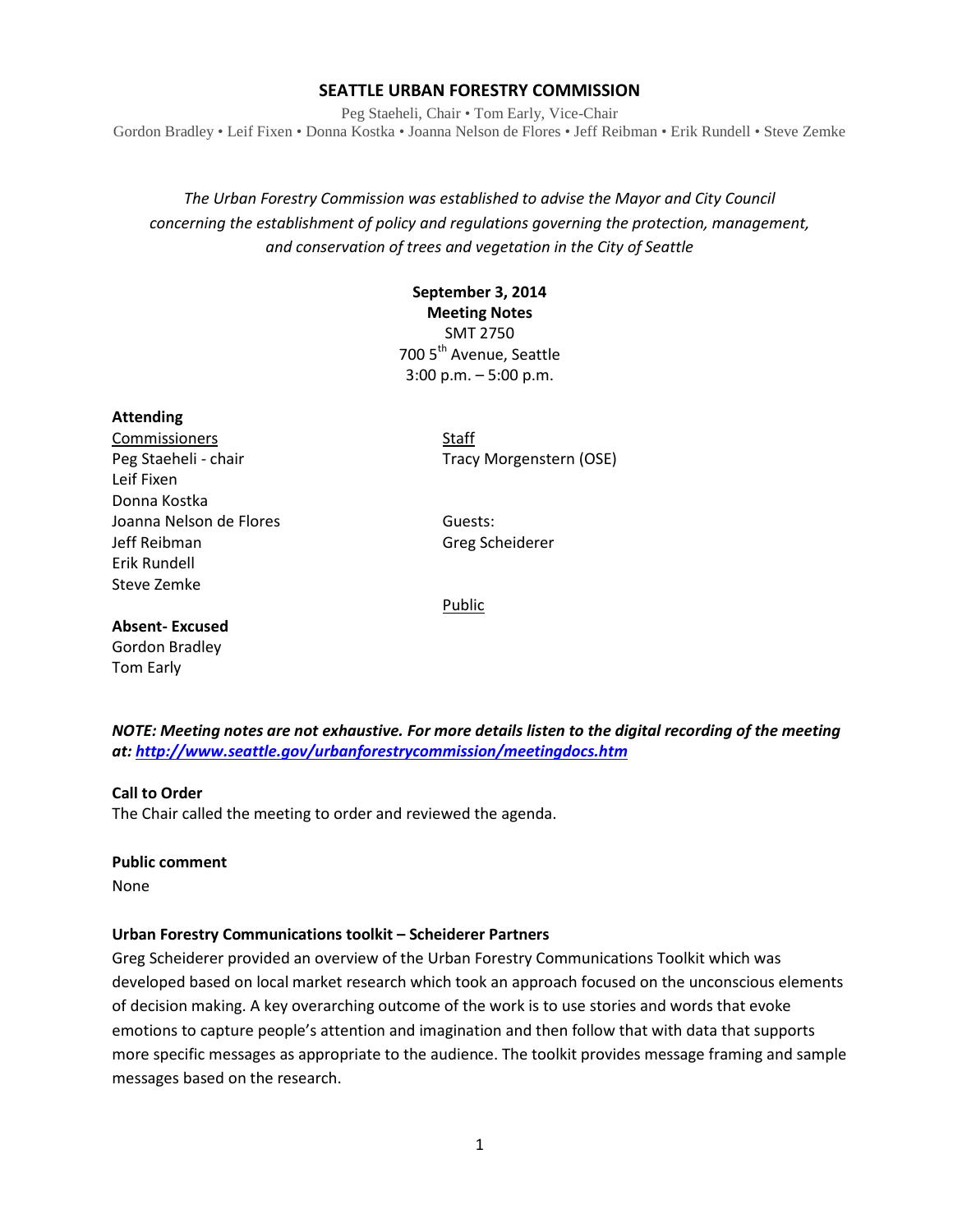Commissioners reflected on the value of this work in pushing them beyond what they already know to reach a broader audience and the need to tailor messages to different audiences. The need for more detailed research to best tailor messages was noted.

# **Brainstorm media outreach opportunities/strategy**

Commissioners discussed outreach opportunities and strategies considering information from the presentation. Ideas included:

- Incentive for retaining space for mature trees: Can the City quantify the value of trees and provide a related tax credit?
- Incentive for parcels or blocks that meet the canopy goal for their land use: Create a prize or certification with yard signs for blocks or yards as tree havens. This could help create competitions within and between neighborhoods.
- Create canopy scores (similar to walk score) that compare each yard to typical yards, similar to the electric bills which provide information on your use as compared to the average similar home. Itree may be able to provide the data for the score. It was noted that this approach should focus on the positive – households doing well.

Audubon would be a good organization to partner with on something similar to these ideas.

• A photo contest based on words identified in the Urban Forestry Toolkit as words to use more often. Could create a calendar of the photos. Plant Amnesty does a monthly photo contestperhaps they could select one of the words to feature each month.

# **Upcoming tree events**

October  $11<sup>th</sup>$  tree planting event October 18<sup>th</sup> Arbor Day November 8<sup>th</sup> Green Seattle Day

Commissioners discussed a possible recommendation to SDOT to plant a variety of recommended trees along one long corridor as a planting event and label the trees with species and other information. An option would be to label the names of approved street trees along major corridors in each quadrant of the city.

**ACTION**: Steve Zemke will draft a recommendation to SDOT.

# **Draft letter regarding City Tree Replacement Executive Order**

Peg shared a draft letter to the Mayor recommending changes to the 2 for 1 tree replacement policy. Commissioners discussed the minimum caliper size recommended change from 2" to 1" including benefits such as the improved plant establishment and survivability, faster growth due to reduced shock, the ability to plant in smaller places, greater species availability, ease of handling, and lower cost.

Commission amendments to the draft were text edits: In the intro paragraph change "two" to "three" and "modifications" to "improvements."

**ACTION**: A motion to approve the draft letter was made, seconded and approved as amended.